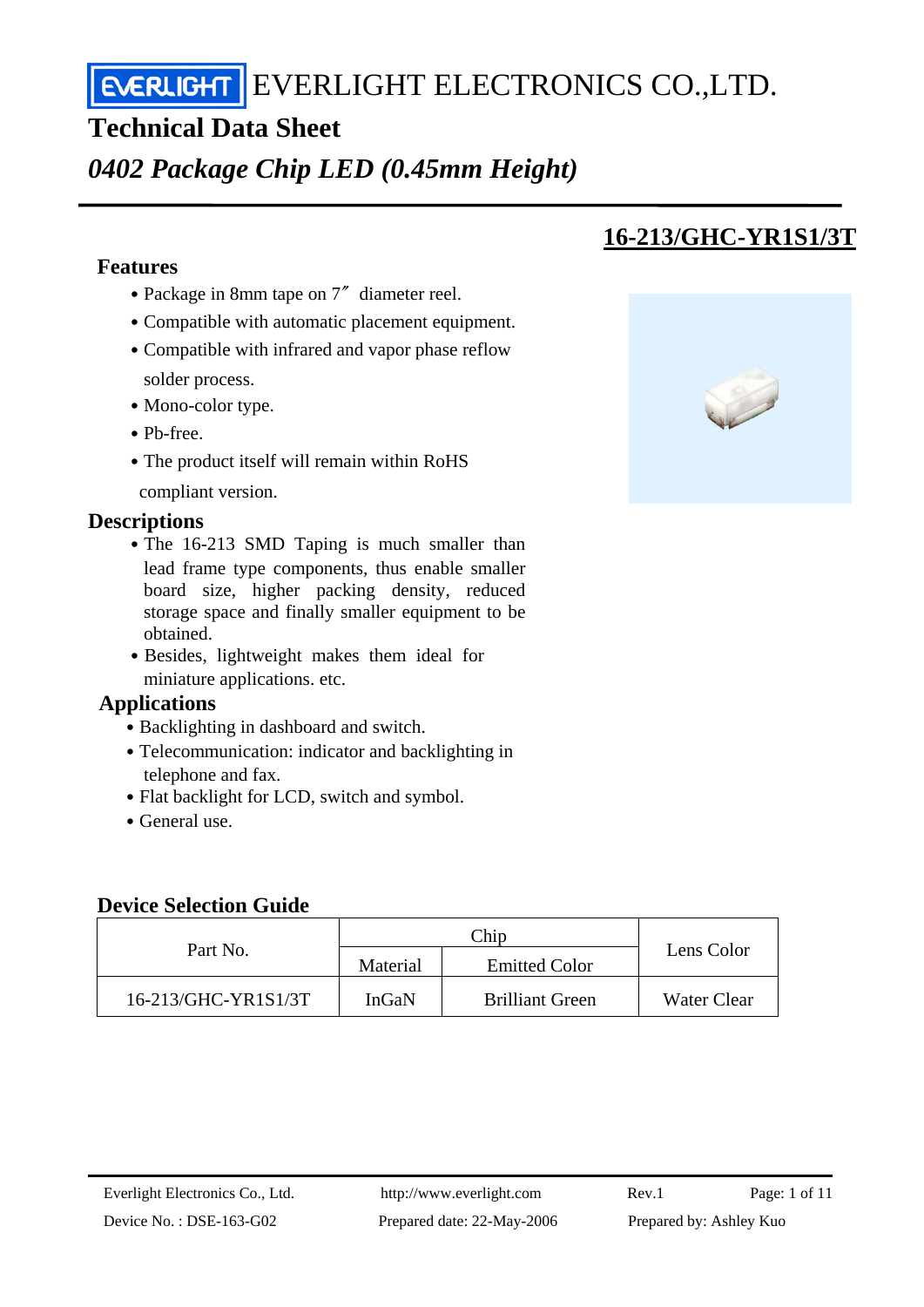

### **Package Outline Dimensions**





Device No.: DSE-163-G02 Prepared date: 22-May-2006 Prepared by: Ashley Kuo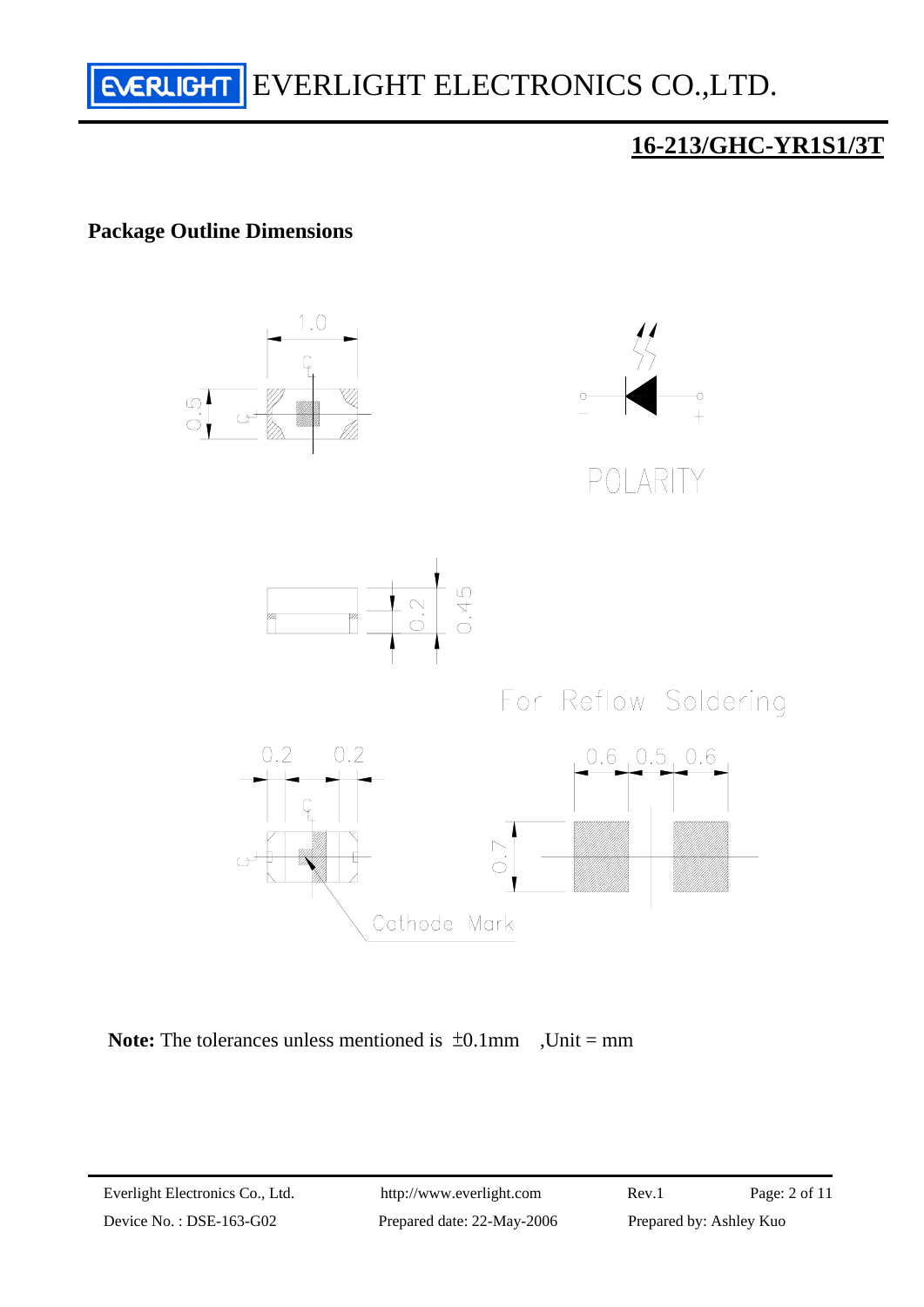# **16-213/GHC-YR1S1/3T**

## **Absolute Maximum Ratings (Ta=25**℃**)**

| Parameter                                              | Symbol      | Rating                                                                                        | Unit         |
|--------------------------------------------------------|-------------|-----------------------------------------------------------------------------------------------|--------------|
| <b>Reverse Voltage</b>                                 | $V_{R}$     | 5                                                                                             | V            |
| <b>Forward Current</b>                                 | $\rm I$ F   | 25                                                                                            | mA           |
| <b>Operating Temperature</b>                           | Topr        | $-40 \sim +85$                                                                                | $^{\circ}$ C |
| <b>Storage Temperature</b>                             | <b>Tstg</b> | $-40 \sim +90$                                                                                | °C           |
| Electrostatic Discharge (HBM)                          | <b>ESD</b>  | 150                                                                                           | V            |
| <b>Power Dissipation</b>                               | Pd          | 110                                                                                           | mW           |
| Peak Forward Current<br>(Duty $1/10 \text{ @ } 1KHz$ ) | <b>IFP</b>  | 100                                                                                           | mA           |
| <b>Soldering Temperature</b>                           | <b>Tsol</b> | Reflow Soldering : 260 $\degree$ C for 10 sec.<br>Hand Soldering : 350 $\degree$ C for 3 sec. |              |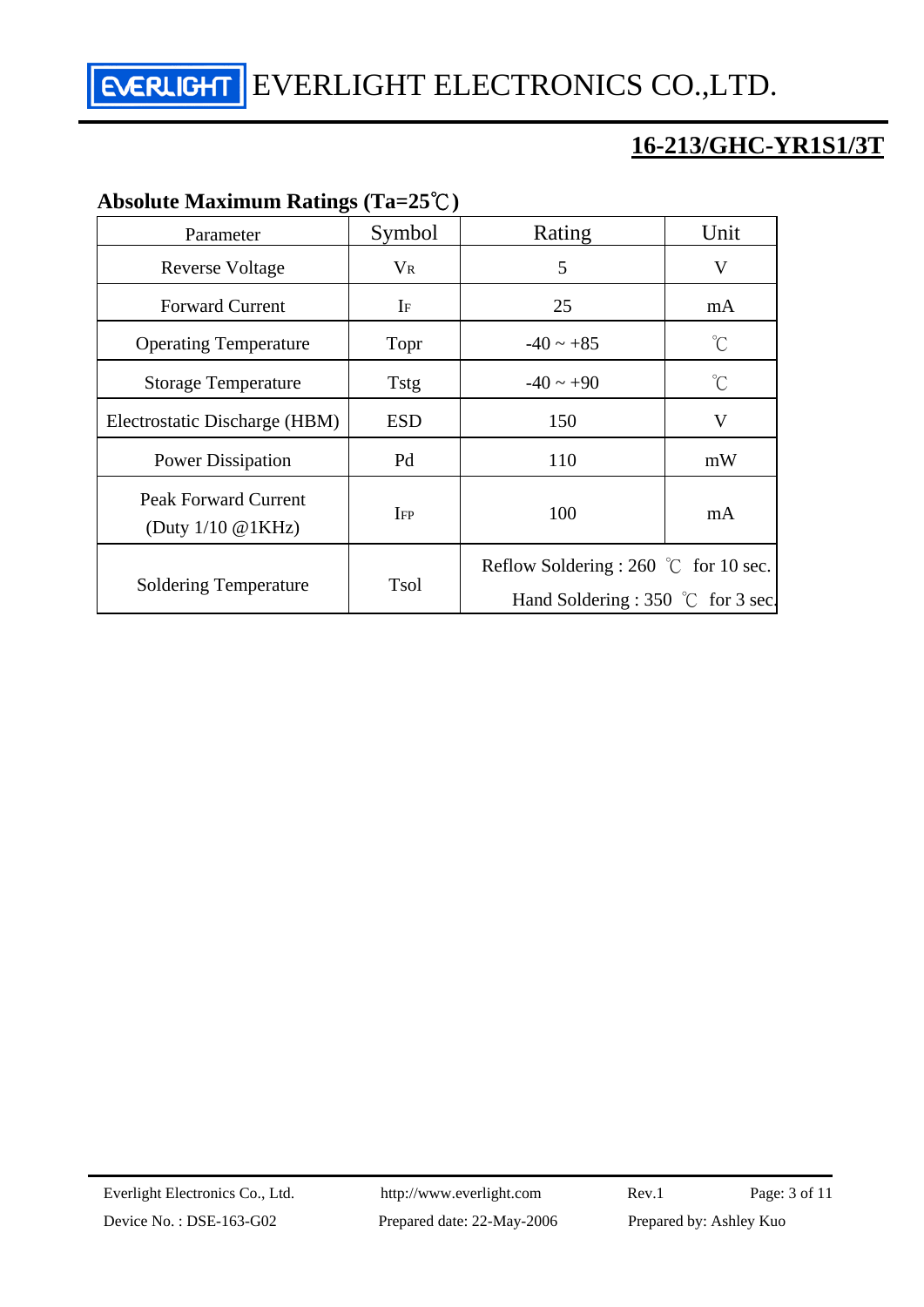# **16-213/GHC-YR1S1/3T**

| Electro-Optical Characteristics (1a=25 $\cup$ ) |                  |      |      |      |         |             |  |  |
|-------------------------------------------------|------------------|------|------|------|---------|-------------|--|--|
| Parameter                                       | Symbol           | Min. | Typ. | Max. | Unit    | Condition   |  |  |
| Luminous Intensity                              | $I_{V}$          | 112  |      | 225  | mcd     |             |  |  |
| Peak Wavelength                                 | $\lambda$ p      |      | 518  |      | nm      |             |  |  |
| Dominant<br>Wavelength                          | $\lambda$ d      | 520  |      | 535  | nm      |             |  |  |
| <b>Spectrum Radiation</b><br>Bandwidth          | $\wedge \lambda$ |      | 35   |      | nm      | $IF = 20mA$ |  |  |
| Viewing Angle                                   | $2 \theta$ 1/2   |      | 120  |      | deg     |             |  |  |
| <b>Forward Voltage</b>                          | $\rm V_F$        | 2.7  | 3.3  | 3.7  | V       |             |  |  |
| <b>Reverse Current</b>                          | IR               |      |      | 50   | $\mu$ A | $V_R = 5V$  |  |  |

## **Electro-Optical Characteristics (Ta=25**℃**)**

#### **Notes:**

#### **1.Tolerance of Luminous Intensity** ±**10%**

 **2.Tolerance of Dominant Wavelength** ±**1nm**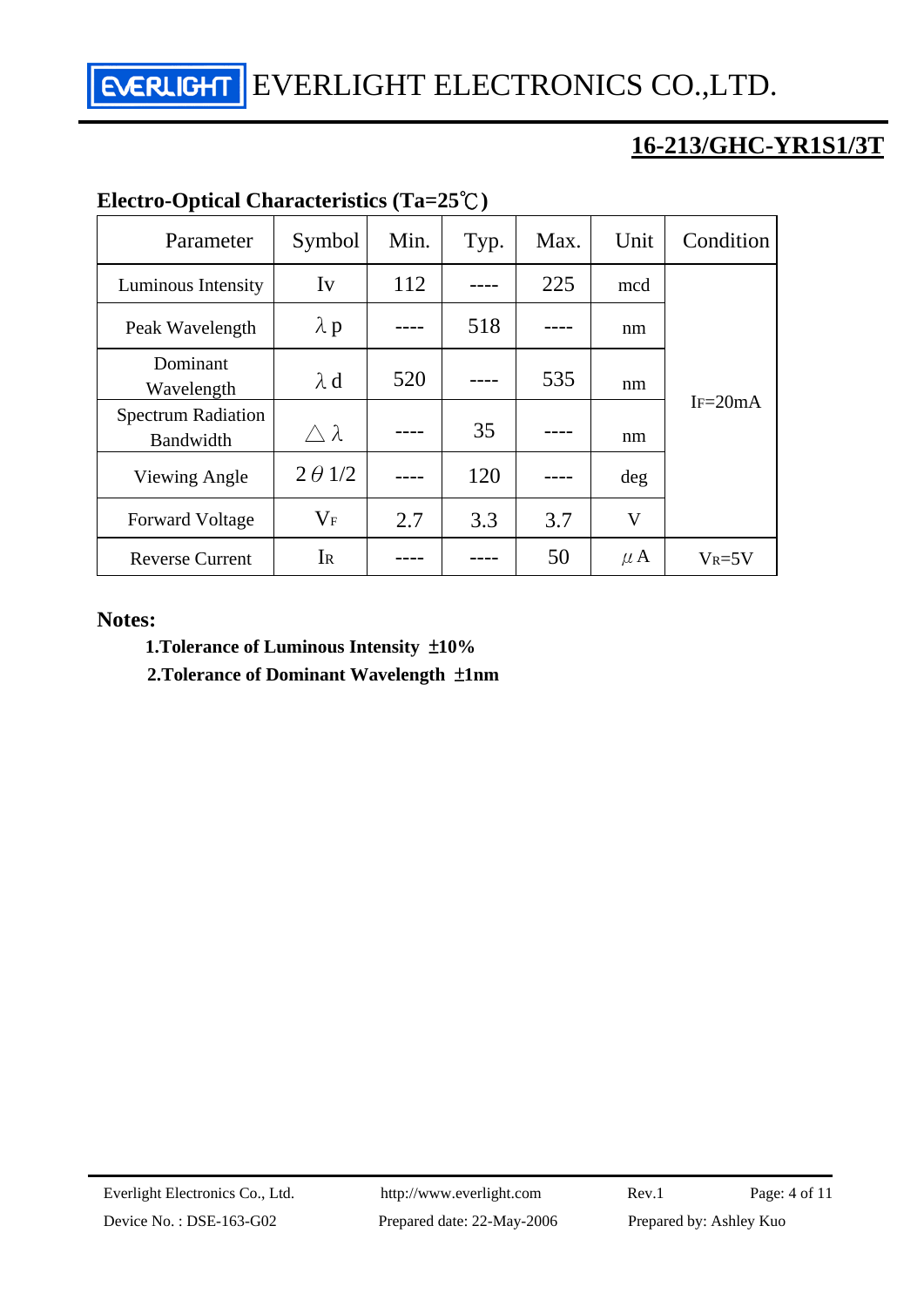## **16-213/GHC-YR1S1/3T**

### **Bin Range Of Dom. Wavelength**

| Group | Bin | Min | Max | Unit | Condition   |
|-------|-----|-----|-----|------|-------------|
|       | △   | 520 | 525 |      |             |
|       |     | 525 | 530 | nm   | $IF = 20mA$ |
|       |     | 530 | 535 |      |             |

#### **Bin Range Of Luminous Intensity**

| <b>Bin</b>        | Min | Max | Unit | Condition   |
|-------------------|-----|-----|------|-------------|
| R1                | 112 | 140 |      |             |
| $\rm R2$          | 140 | 180 | mcd  | $IF = 20mA$ |
| $\mathbf{C}$<br>د | 180 | 225 |      |             |

#### **Notes:**

 **1.Tolerance of Luminous Intensity** ±**10%** 

 **2.Tolerance of Dominant Wavelength** ±**1nm**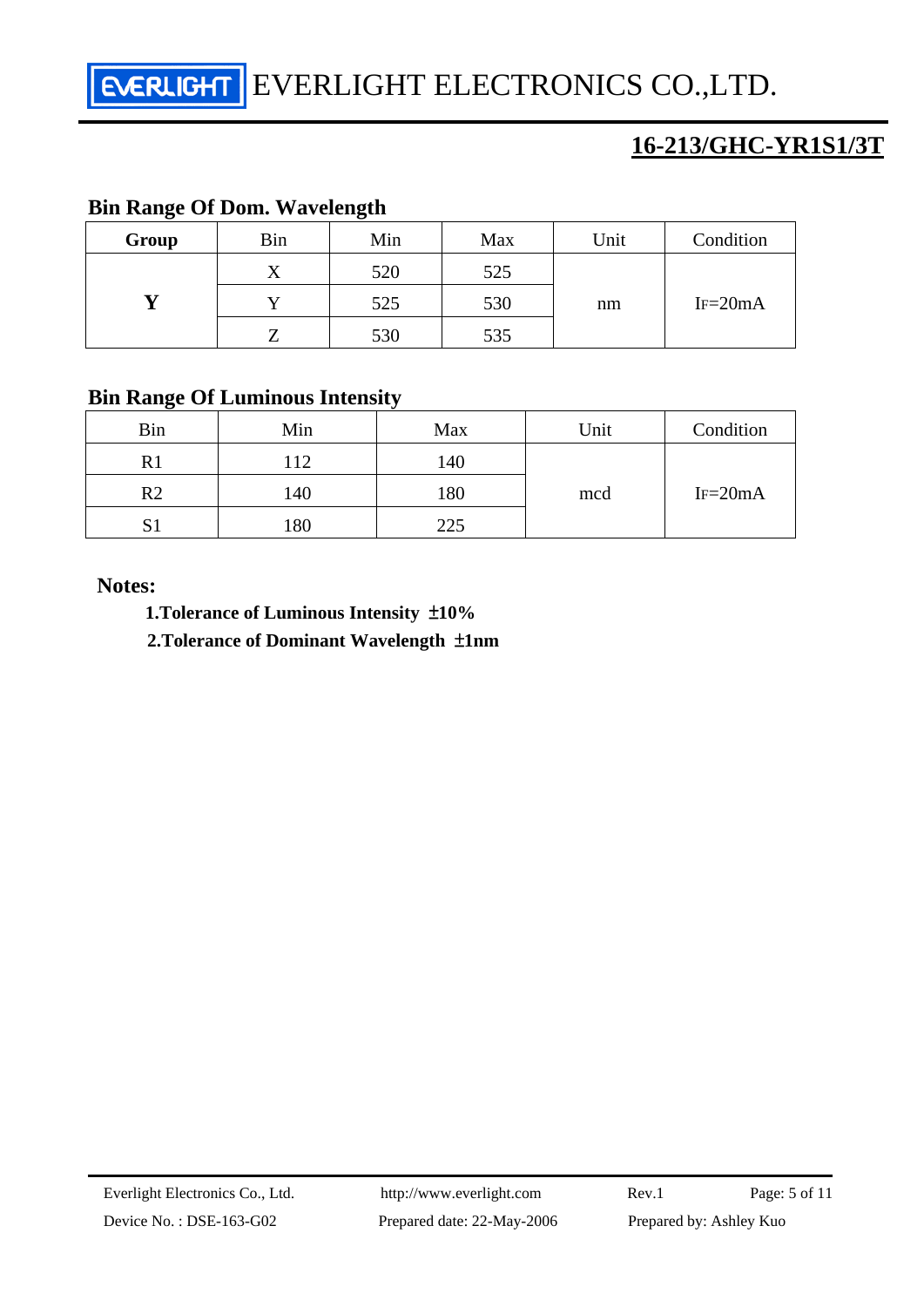## **16-213/GHC-YR1S1/3T**

## **Typical Electro-Optical Characteristics Curves**



Device No.: DSE-163-G02 Prepared date: 22-May-2006 Prepared by: Ashley Kuo

Everlight Electronics Co., Ltd. http://www.everlight.com Rev.1 Page: 6 of 11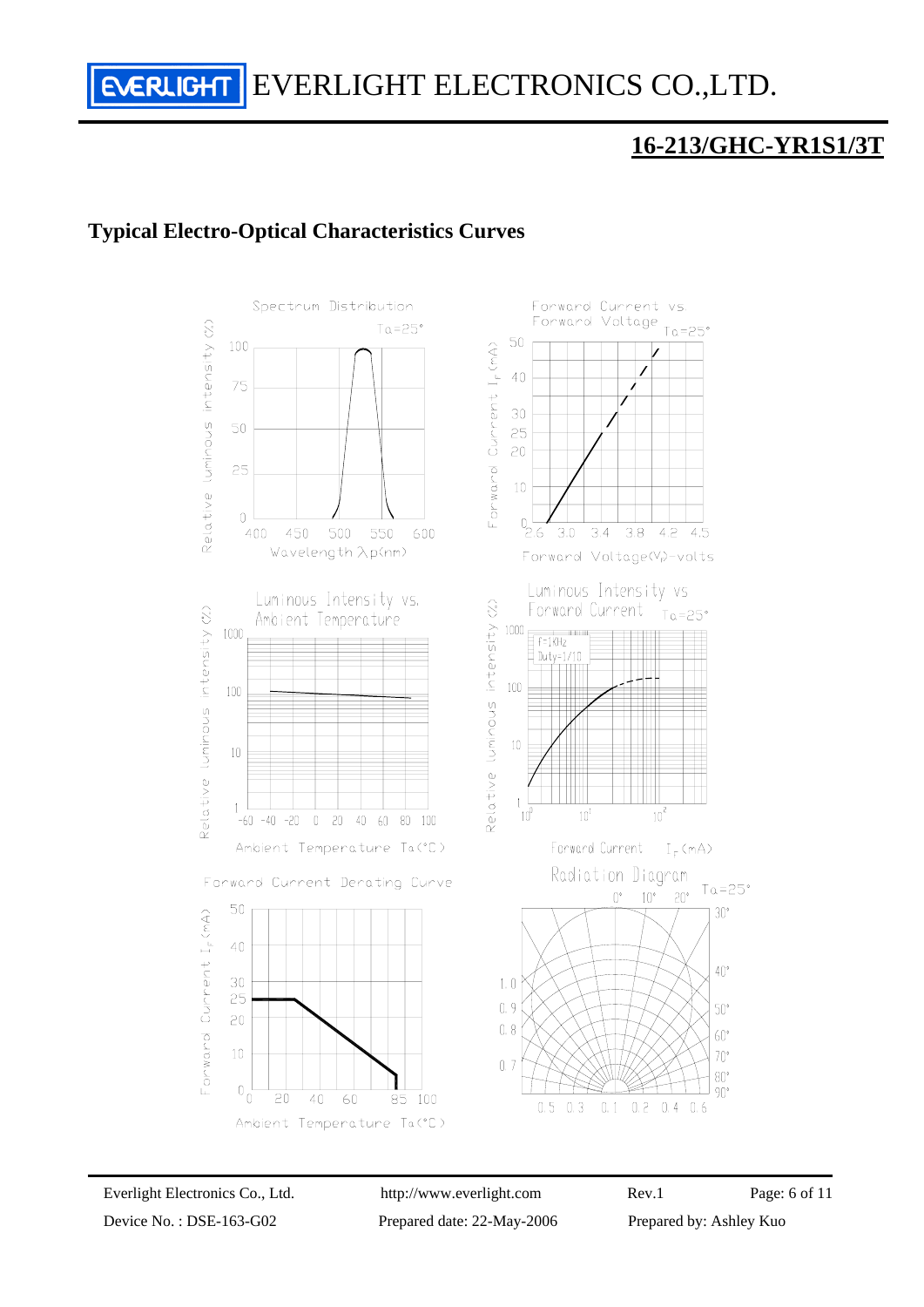# **16-213/GHC-YR1S1/3T**

#### **Label explanation**

- **CAT: Luminous Intensity Rank**
- **HUE: Dom. Wavelength Rank**
- **REF: Forward Voltage Rank**



#### **Reel Dimensions**



**Note:** The tolerances unless mentioned is  $\pm 0.1$  mm, Unit = mm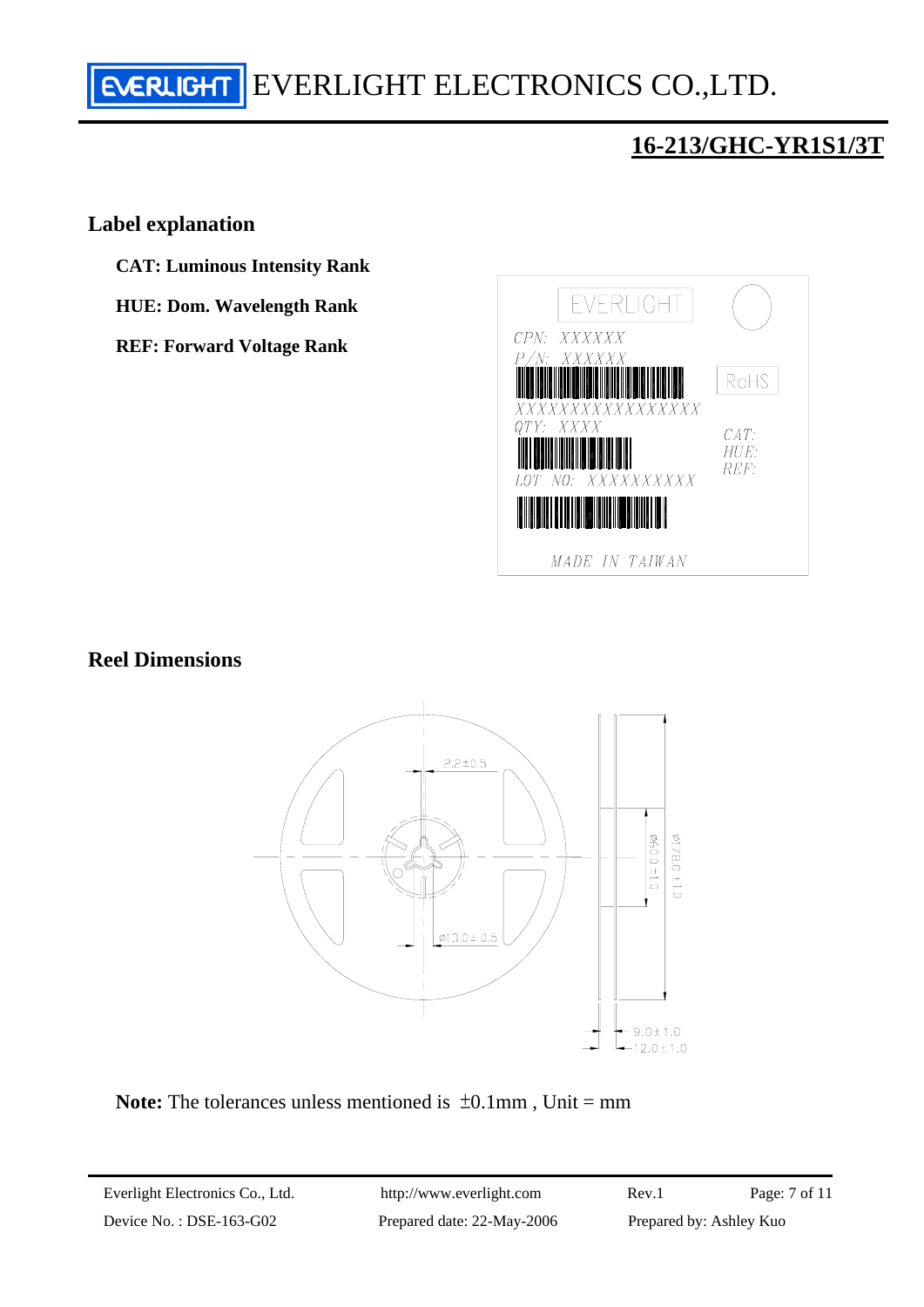## **Carrier Tape Dimensions: Loaded quantity 3000 PCS per reel**



**Note:** The tolerances unless mentioned is  $\pm 0.1$ mm, Unit = mm

#### **Moisture Resistant Packaging**

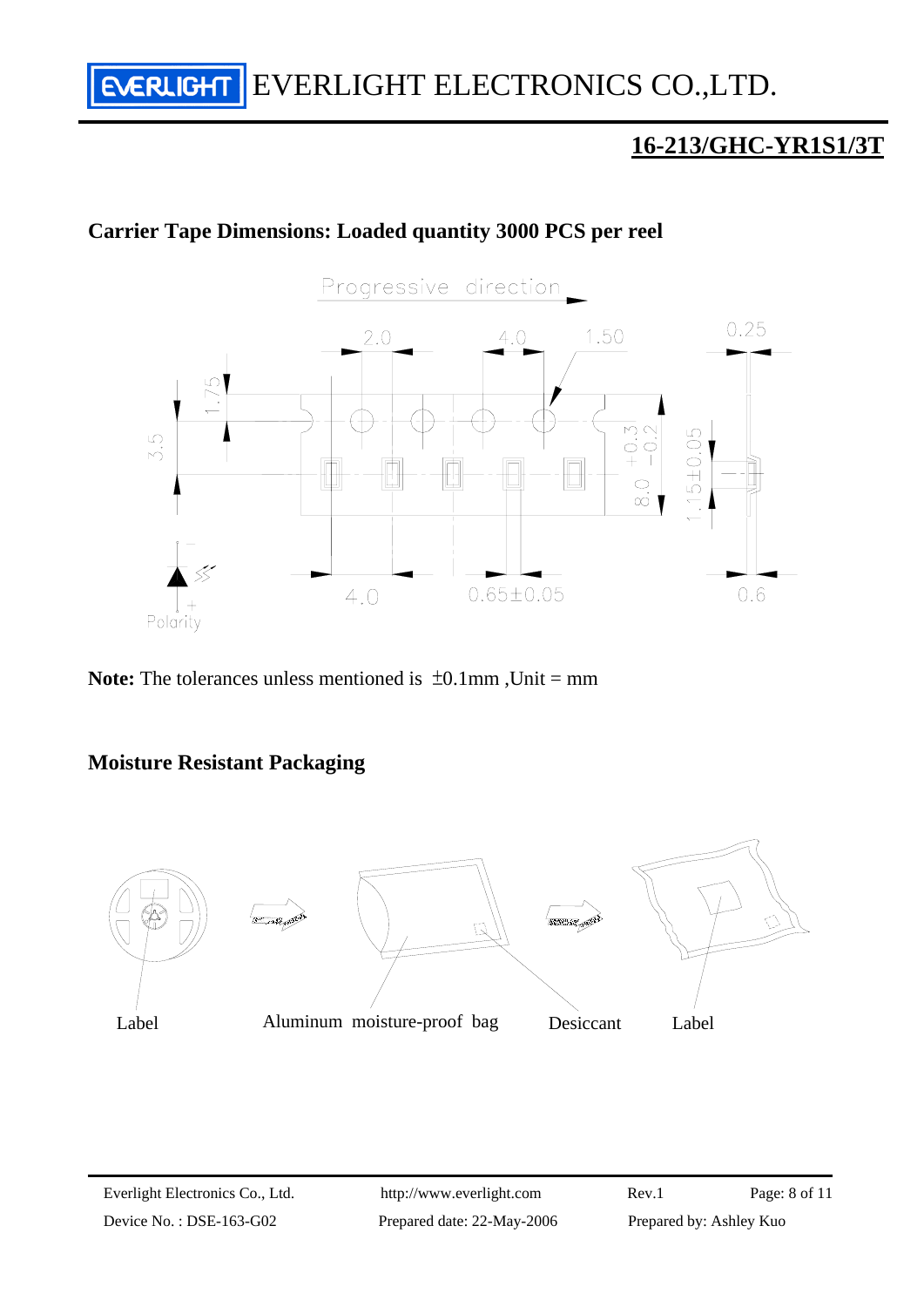# **16-213/GHC-YR1S1/3T**

## **Reliability Test Items And Conditions**

The reliability of products shall be satisfied with items listed below. Confidence level: 90%

LTPD:10%

| No.            | Items                                      | <b>Test Condition</b>                                                  | <b>Test</b><br>Hours/Cycles | Sample<br><b>Size</b> | Ac/Re |
|----------------|--------------------------------------------|------------------------------------------------------------------------|-----------------------------|-----------------------|-------|
| 1              | <b>Reflow Soldering</b>                    | Temp.: $260^{\circ}$ C $\pm 5^{\circ}$ C<br>Min. 5sec.                 | 6 Min.                      | 22 PCS.               | 0/1   |
| $\overline{2}$ | <b>Temperature Cycle</b>                   | $H: +100^{\circ}C$ 15min<br>$\int$ 5 min<br>$L: -40^{\circ}C$ 15min    | 300 Cycles                  | 22 PCS.               | 0/1   |
| 3              | <b>Thermal Shock</b>                       | $H: +100^{\circ}C$ 5min<br>10 <sub>sec</sub><br>$L: -10^{\circ}C$ 5min | 300 Cycles                  | 22 PCS.               | 0/1   |
| $\overline{4}$ | <b>High Temperature</b><br>Storage         | Temp.: $100^{\circ}$ C                                                 | 1000 Hrs.                   | 22 PCS.               | 0/1   |
| 5              | Low Temperature<br>Storage                 | Temp. : $-40^{\circ}$ C                                                | 1000 Hrs.                   | 22 PCS.               | 0/1   |
| 6              | DC Operating Life                          | $IF = 20 mA$                                                           | 1000 Hrs.                   | 22 PCS.               | 0/1   |
| $\overline{7}$ | High Temperature /<br><b>High Humidity</b> | $85^{\circ}$ C/85%RH                                                   | 1000 Hrs.                   | 22 PCS.               | 0/1   |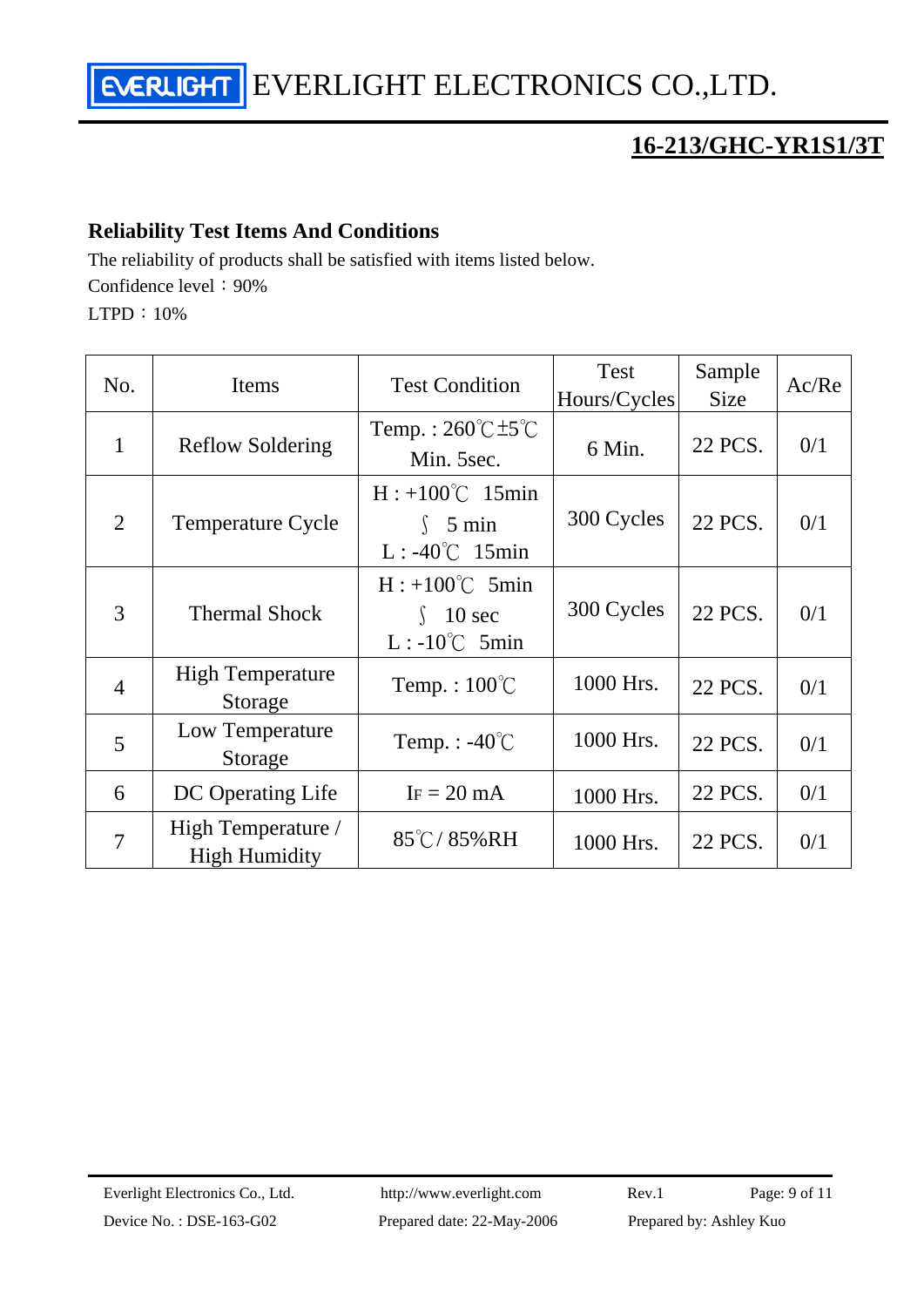### **Precautions For Use**

1. Over-current-proof

Customer must apply resistors for protection, otherwise slight voltage shift will cause big current change ( Burn out will happen ).

- 2. Storage
	- 2.1 Do not open moisture proof bag before the products are ready to use.
- 2.2 Before opening the package: The LEDs should be kept at 30℃ or less and 90%RH or less.
- 2.3 After opening the package: The LED's floor life is 1 year under 30 deg C or less and 60% RH or less. If unused LEDs remain, it should be stored in moisture proof packages.
- 2.4 If the moisture absorbent material (silica gel) has faded away or the LEDs have exceeded the storage time, baking treatment should be performed using the following conditions. Baking treatment : 60±5℃ for 24 hours.
- 3. Soldering Condition
- 3.1 Pb-free solder temperature profile



- 3.2 Reflow soldering should not be done more than two times.
- 3.3 When soldering, do not put stress on the LEDs during heating.
- 3.4 After soldering, do not warp the circuit board.